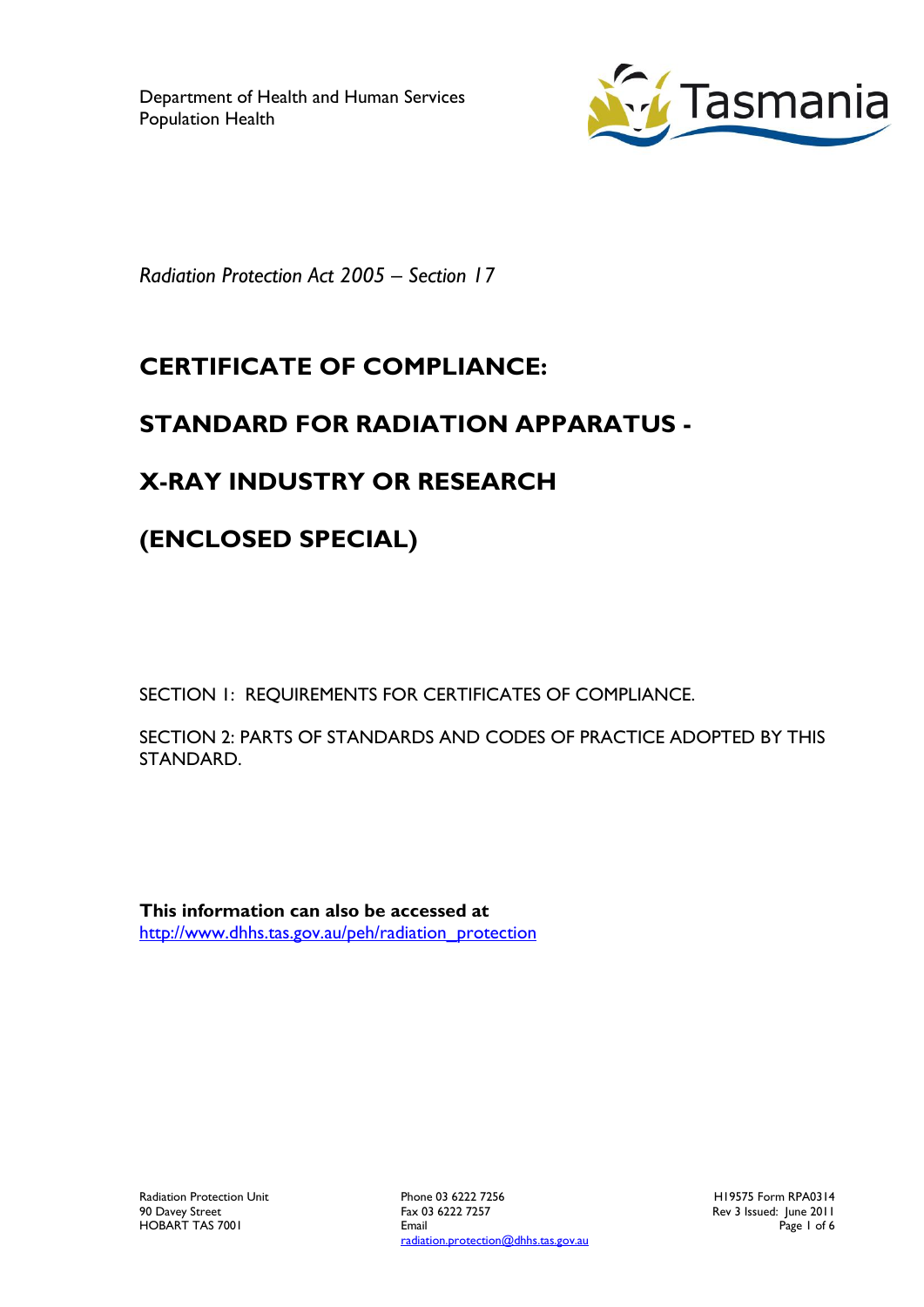**Section 1 –** REQUIREMENTS FOR CERTIFICATES OF COMPLIANCE FOR CLASSES OF RADIATION APPARATUS.

**This Standard is to be used when assessing Radiation Apparatus, classified by Radiation Protection Act 2005 licences as "X-ray enclosed special", for the purpose of issuing a certificate of compliance.**

**In order for a certificate of compliance to be issued the Radiation Apparatus must be shown to fully comply with the requirements in Section 2.**

**† Where an item was demonstrated to comply at the time of manufacture or supply, ongoing compliance for that item may be stated only if it is reasonable to assume there has been no change, modification, damage or unacceptable wear and tear to that item since the time of manufacture.**

**The requirements in Section 2 are taken from the following.**

*NHMRC Statement* National Health and Medical Research Council "Statement on enclosed X-ray equipment for special applications (1987)"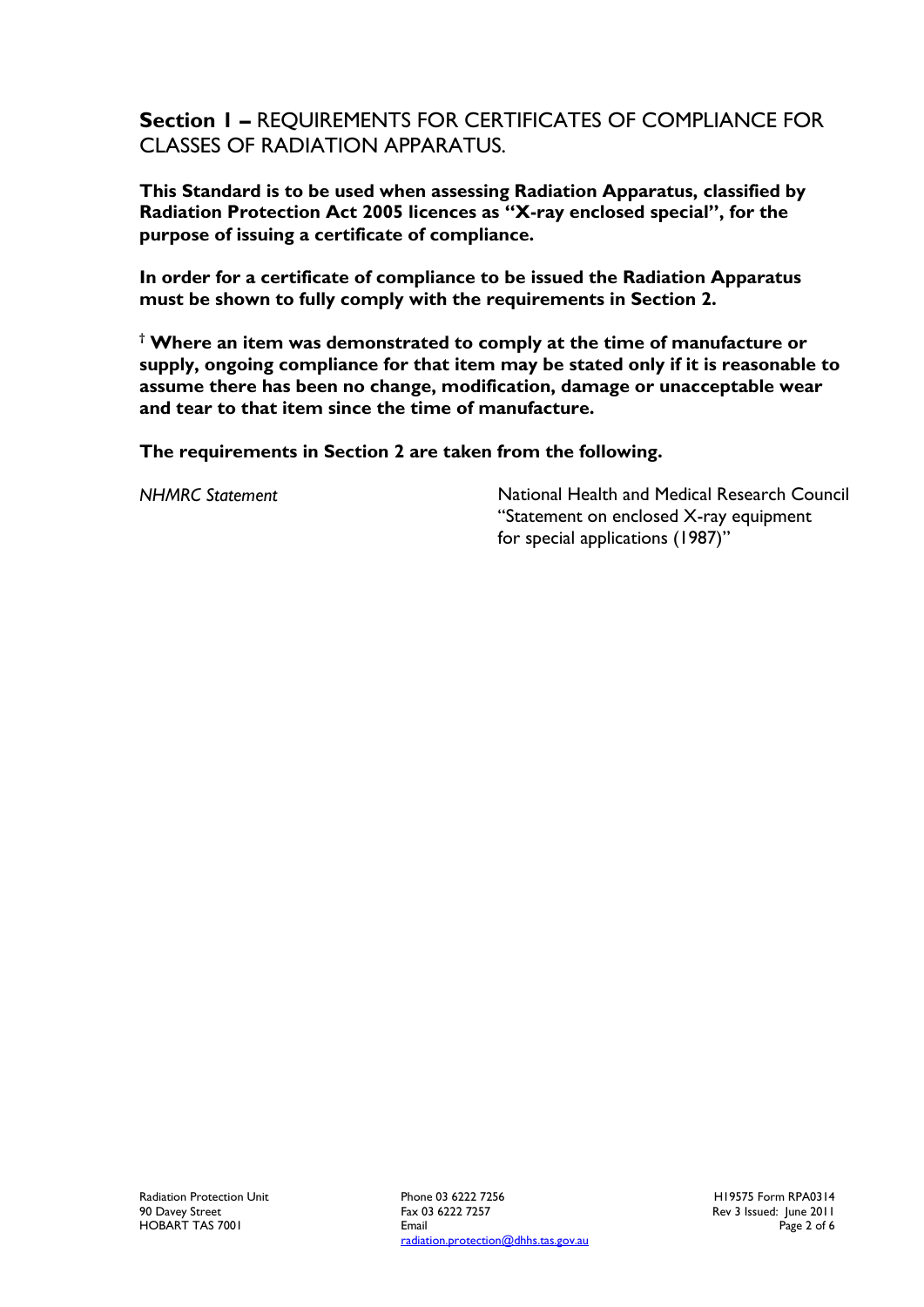#### **Section 2 –** PARTS OF STANDARDS AND CODES OF PRACTICE ADOPTED BY THIS STANDARD.

| <b>ITEM</b>                                   | <b>Requirements</b>                                                                                                                                                                                                                                                                          |
|-----------------------------------------------|----------------------------------------------------------------------------------------------------------------------------------------------------------------------------------------------------------------------------------------------------------------------------------------------|
| Labels and markings:                          | A clearly visible sign bearing an ionizing radiation warning symbol (trefoil) and the<br>word 'CAUTION' must be fixed to the equipment near the control panel, but it<br>must be fixed to the part of the equipment containing the X-ray tube if this is<br>separate from the control panel. |
|                                               | In addition, the following or similar wording must be included on the sign: X-RAY<br>EQUIPMENT This Unit produces radiation when energised. Access by<br>unauthorised user and maintenance personnel prohibited.                                                                             |
|                                               | The lettering and symbol must be black on a yellow background. The statutory<br>authority (see Annex) should be consulted with respect to this requirement.                                                                                                                                  |
|                                               | <b>NHMRC Statement 11</b>                                                                                                                                                                                                                                                                    |
| Indicators:                                   |                                                                                                                                                                                                                                                                                              |
| energised X-ray tube                          | The equipment must be fitted with an illuminated sign or combination of a sign and<br>light, which displays the words 'X-RAYS ON' or wording of similar meaning and<br>must be activated only when the X-ray tube is energised.                                                              |
|                                               | The words must be legible and readily discernible for at least two metres on all<br>accessible sides of the equipment. The sign or light specified in this statement must<br>be designed to be 'fail safe' (i.e. to de-energise the X-ray tube if the light fails).                          |
|                                               | Alternatively, adequate warning that a light has failed must be indicated in a clear<br>and unambiguous manner.                                                                                                                                                                              |
|                                               | Where that part of the equipment containing the X-ray tube is separate from the<br>main control unit, the sign or combination of sign and light referred to in the<br>preceding paragraph must be fitted to the part containing the tube.                                                    |
|                                               | An additional sign or combination of sign and light must be fitted to the main<br>control and any other remote control but these do not require to be discernible<br>on all accessible sides of the control.                                                                                 |
|                                               | <b>NHMRC Statement 10</b>                                                                                                                                                                                                                                                                    |
| <b>Definition of</b><br><b>Controls:</b>      | Controls referred to in the 3 requirements below are those which initiate and<br>terminate the generation of X-rays, other than by the functioning of a safety<br>interlock or mains power control.<br><b>NHMRC Statement 6</b>                                                              |
| Keyed mains control                           | There must be a key operated mains control so connected that X-rays cannot be<br>produced when the key is removed.                                                                                                                                                                           |
|                                               | <b>NHMRC Statement 6</b>                                                                                                                                                                                                                                                                     |
| Separate exposure<br>control                  | There must be a separate switch for the control of the X-ray beam. Additional<br>switches may be provided for remote operation.                                                                                                                                                              |
|                                               | <b>NHMRC Statement 6</b>                                                                                                                                                                                                                                                                     |
| No automatic activation                       | Where the X-ray tube is de-energised by the operation of a safety interlock, it<br>must not automatically be re-energised by restoration of the interlock but must<br>require the operation of a control switch.<br><b>NHMRC Statement 6</b>                                                 |
| <b>Unintentional</b><br>exposure <sup>†</sup> | An accidental earthing of an electrical conductor must not result in the production<br>of X-rays.                                                                                                                                                                                            |
|                                               | <b>NHMRC Statement 7</b>                                                                                                                                                                                                                                                                     |

Phone 03 6222 7256 Fax 03 6222 7257 Email radiation.protection@dhhs.tas.gov.au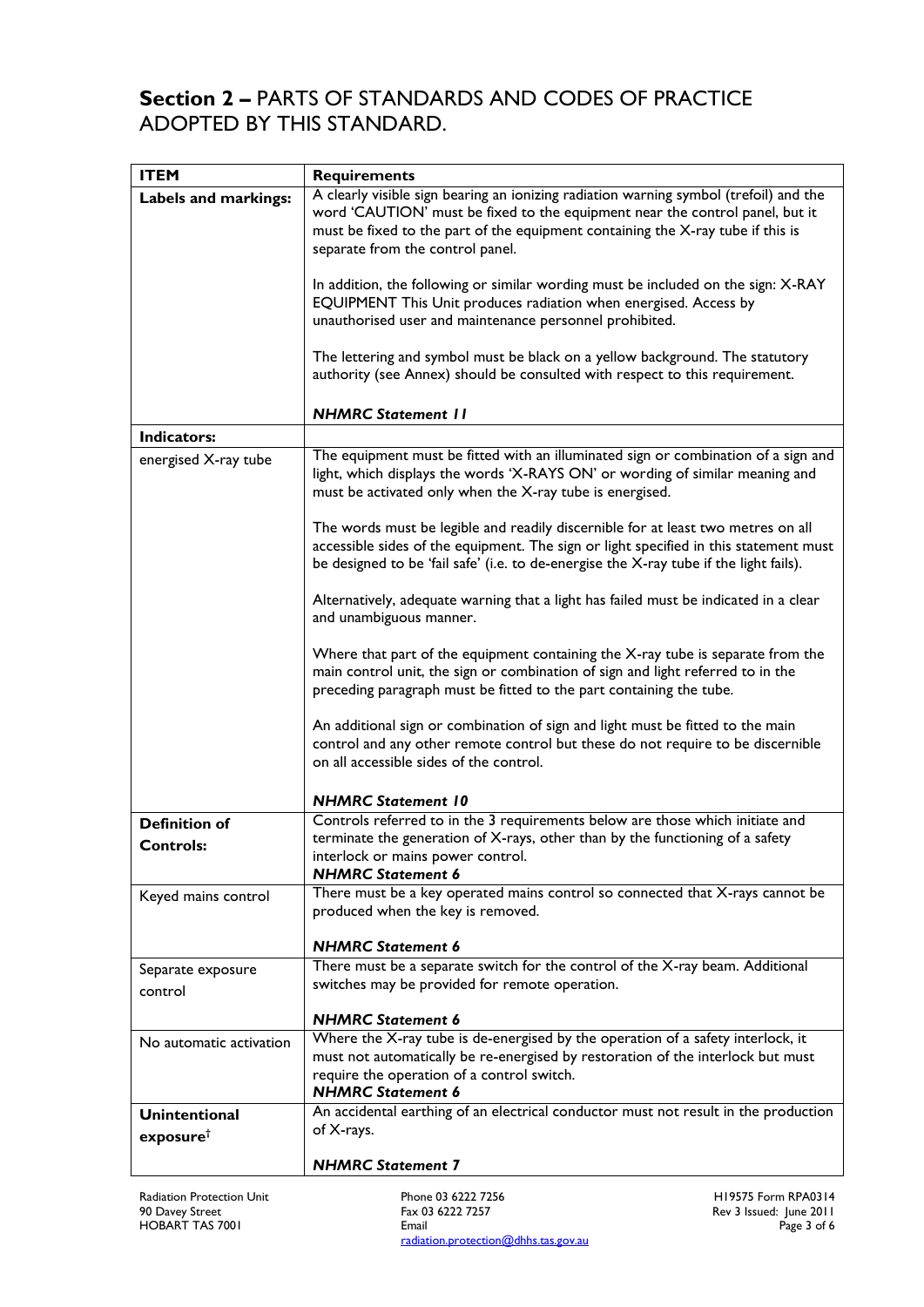| <b>Safety interlocks</b> | A safety interlock is a device intended to prevent exposure of any part of the body<br>to the primary X-ray beam or to intense scattered radiation by de-energising the<br>X-ray tube under either of the following conditions:                                                                                                                                                                                                                                                                                                                                                                                                                                                                       |
|--------------------------|-------------------------------------------------------------------------------------------------------------------------------------------------------------------------------------------------------------------------------------------------------------------------------------------------------------------------------------------------------------------------------------------------------------------------------------------------------------------------------------------------------------------------------------------------------------------------------------------------------------------------------------------------------------------------------------------------------|
|                          | (a) when a door or access panel is opened; or                                                                                                                                                                                                                                                                                                                                                                                                                                                                                                                                                                                                                                                         |
|                          | (b) when two components or pieces of equipment interconnected by electrical or<br>mechanical means are separated.                                                                                                                                                                                                                                                                                                                                                                                                                                                                                                                                                                                     |
|                          | Any safety interlock fitted in accordance with this statement must be so designed<br>that it is difficult to render it ineffective or to operate it except by means of the<br>appropriate door, panel or component.                                                                                                                                                                                                                                                                                                                                                                                                                                                                                   |
|                          | <b>NHMRC Statement 4</b>                                                                                                                                                                                                                                                                                                                                                                                                                                                                                                                                                                                                                                                                              |
| Access via entry port    | Where entry ports are provided for insertion of items or materials to be<br>examined, the equipment must be so designed that insertion of any part of the<br>body into the primary beam or into an intense beam of scattered radiation is not<br>possible.<br>Any panel or door which could permit access to the X-ray tube housing or any                                                                                                                                                                                                                                                                                                                                                            |
|                          | enclosure attached to it must be provided with at least one safety interlock and                                                                                                                                                                                                                                                                                                                                                                                                                                                                                                                                                                                                                      |
|                          | must comply with at least one of the following:                                                                                                                                                                                                                                                                                                                                                                                                                                                                                                                                                                                                                                                       |
|                          | (a) it must require the use of tools to open it; or                                                                                                                                                                                                                                                                                                                                                                                                                                                                                                                                                                                                                                                   |
|                          | (b) it must require the use of a key to open it and this must not be the same key<br>required in statement 6 of the statement.                                                                                                                                                                                                                                                                                                                                                                                                                                                                                                                                                                        |
|                          | <b>NHMRC Statement 5</b>                                                                                                                                                                                                                                                                                                                                                                                                                                                                                                                                                                                                                                                                              |
| Access for maintenance   | Where access to components associated with or adjacent to the tube housing and<br>enclosures is required for maintenance purposes when the X-ray tube is<br>energised, a key operated switch can be provided for exclusive use by authorised<br>maintenance personnel to inactivate specified interlocks fitted to doors and access<br>panels. This switch must not inactivate any interlock referred to in statement 8 of<br>the NHMRC statement (see below). The key required for this switch must not be<br>the same key as any other key required in the statement. This key operated switch<br>must not permit access to the primary X-ray beam or to an area of intense<br>scattered radiation. |
|                          | <b>NHMRC Statement 5</b>                                                                                                                                                                                                                                                                                                                                                                                                                                                                                                                                                                                                                                                                              |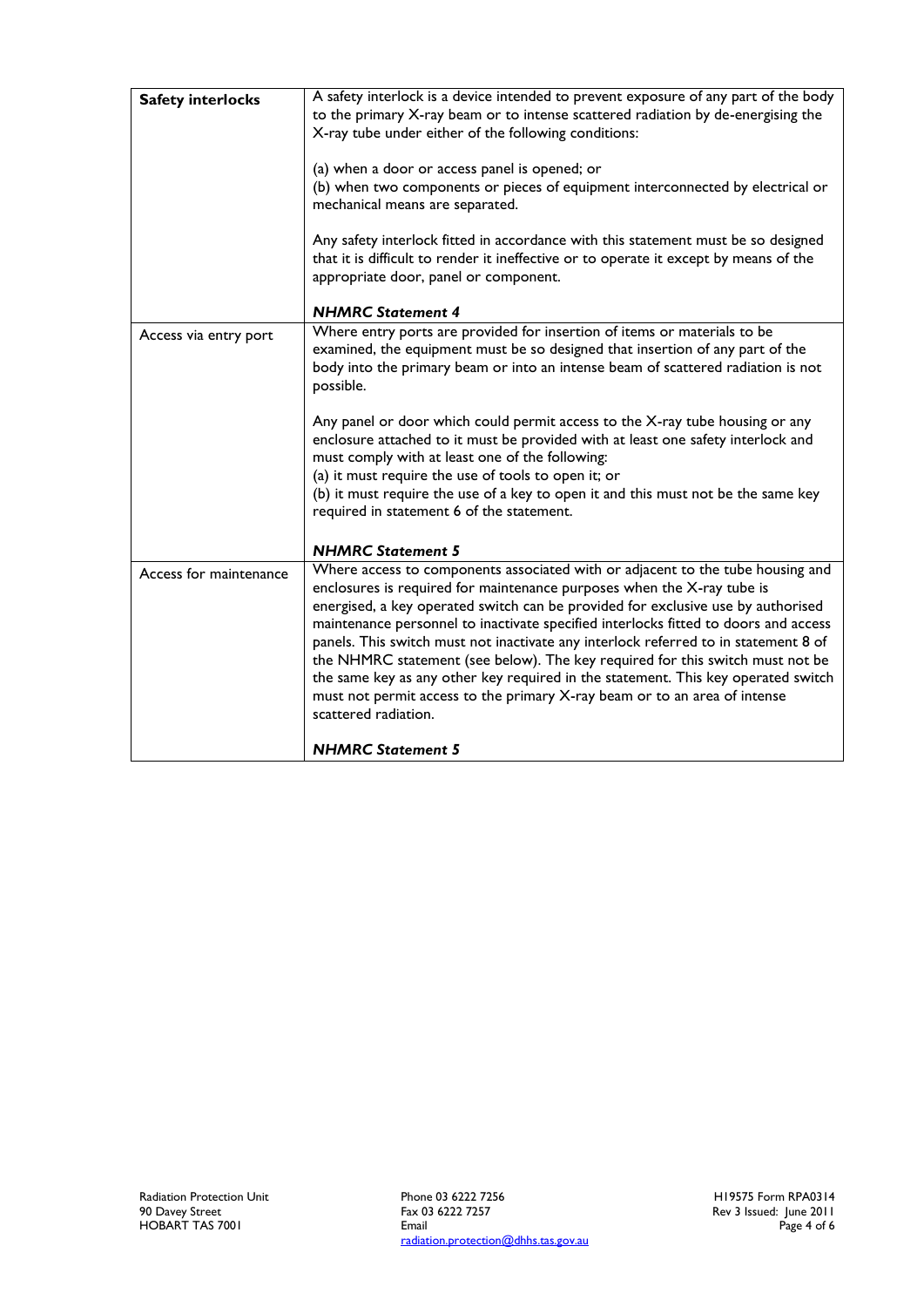| <b>Radiation protection:</b> |                                                                                                                                                                                                                                                                                                                                                                                                                                                                                            |
|------------------------------|--------------------------------------------------------------------------------------------------------------------------------------------------------------------------------------------------------------------------------------------------------------------------------------------------------------------------------------------------------------------------------------------------------------------------------------------------------------------------------------------|
| <b>Tube Housing</b>          | An X-ray tube incorporated in an X-ray equipment to which this statement applies<br>must be enclosed in a tube housing which satisfies the following requirements:<br>(a) It must be constructed of material of sufficient strength and thickness to<br>ensure that it cannot be fractured or deformed by normal use, accidental impact<br>or misuse.                                                                                                                                      |
|                              | (b) The radiation level at any accessible point 5 centimetres from the surface of<br>the tube housing and any enclosure attached to it must not exceed 25 microgray<br>in one hour when the $X$ -ray tube is operated at any of the permissible ratings<br>specified by the manufacturer of the equipment. Where any part of the tube<br>housing and any enclosure attached to it form part of the external surface of the<br>equipment, then the requirement of statement 3 must prevail. |
|                              | (c) Each aperture in the tube housing must be covered by:<br>• a radiation shield;<br>• a completely shielded enclosure, any entrances to which are provided with safety<br>interlocks, so that opening one entrance immediately de-energises the tube; or<br>• a shielded enclosure within which there are permanently fixed baffles, shields or<br>tunnels such that the external radiation level at any port which allows access to                                                     |
|                              | the enclosure is in compliance with statement 3 of the NHMRC statement.                                                                                                                                                                                                                                                                                                                                                                                                                    |
|                              | (d) Each enclosure or radiation shield specified in clause $8(c)$ must comply with at<br>least one of the following:<br>• it must be interlocked with the tube housing so that the detachment of the<br>enclosure or shield from the housing de-energises the X-ray tube; or<br>• it must be attached to the tube housing so that it can only be removed using<br>tools and it must be provided with a warning label with the following or similar<br>wording:                             |
|                              | DANGER High radiation levels inside. DO NOT remove when X-ray tube is<br>energised.                                                                                                                                                                                                                                                                                                                                                                                                        |
|                              | (e) <sup>†</sup> The X-ray tube and tube housing must be interlocked so that removal of one<br>from the other or the removal of protective covers from any aperture or service<br>opening will immediately de-energise the tube.                                                                                                                                                                                                                                                           |
|                              | (f) <sup>†</sup> A safety interlock which uses a microswitch, fitted in accordance with this<br>statement, must incorporate dual microswitches. Any other type of device used in<br>a safety interlock must be of high reliability and comply with the appropriate<br>Australian Standard.                                                                                                                                                                                                 |
|                              | <b>NHMRC Statement 8</b>                                                                                                                                                                                                                                                                                                                                                                                                                                                                   |
| Filtration                   | Where practicable, permanent filtration must be fixed in the X-ray beam to<br>reduce the intensity of the beam to the minimum consistent with the proper<br>operation of the equipment for its intended purpose.                                                                                                                                                                                                                                                                           |
|                              | Permanent filtration must only be removable using tools. Where the equipment is<br>intended for purposes which may require this filtration to be changed periodically,<br>interlocks must be provided so that the X-ray tube cannot be energised unless<br>filtration appropriate to the selected operating conditions is in place.                                                                                                                                                        |
|                              | <b>NHMRC Statement 9</b>                                                                                                                                                                                                                                                                                                                                                                                                                                                                   |